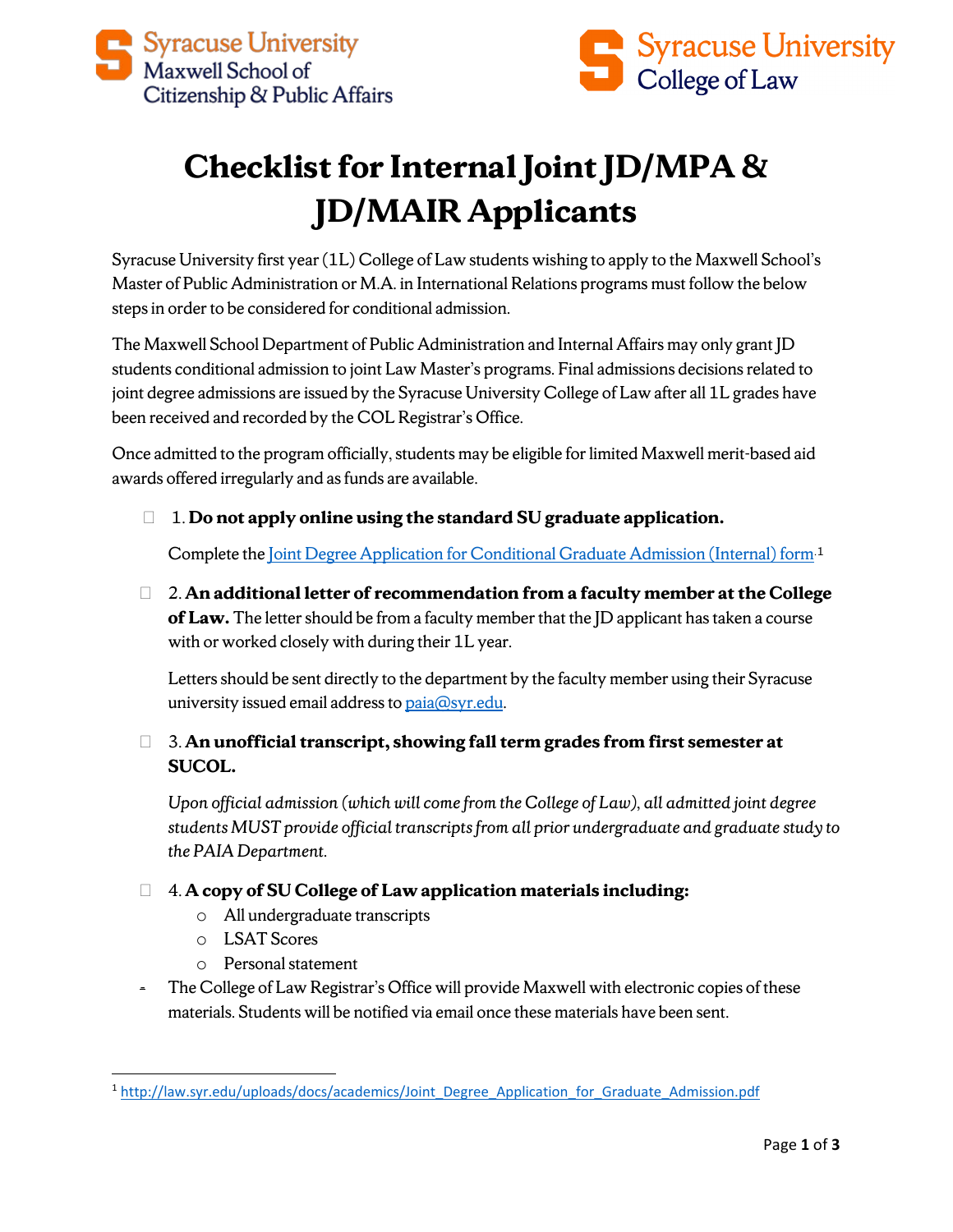



## 5. **A complete[d Joint Degree Application for Conditional Graduate Admission](http://law.syr.edu/uploads/docs/academics/Joint_Degree_Application_for_Graduate_Admission.pdf)  [\(Internal\) form](http://law.syr.edu/uploads/docs/academics/Joint_Degree_Application_for_Graduate_Admission.pdf) signed by the SUCOL.**

All materials must be delivered DIRECTLY to the PAIA Department - email account at [paia@syr.edu](mailto:paia@syr.edu) no later than February 1 (College of Law Registrar's Office will provide all materials and application form electronically via email). Incomplete applications will NOT be reviewed.

There is no application fee required for internal applications.

If you are granted conditional admission, you will be notified by Maxwell via your Syracuse University issued email address.

#### **What is Maxwell Seeking in Joint Degree Applicants?**

Maxwell is seeking highly motivated and academically capable students into our master's programs that aim to work in public service. They want to make their communities, geographics, societies, etc. better than they found them. They are committed to evidenced based and logical decision and policy making.

The strongest candidates often exhibit the following characteristics:

- They have strong undergraduate academic records.
	- o The average cumulative undergraduate GPA for students admitted to Maxwell is 3.5.
	- o Please note, there are GPA restrictions and related policy at the College of Law. Please consult directly with SUCOL.
- They have strong writing skills as evidenced by undergraduate coursework, publications, work experience, personal statement and other application materials.
- If applying to the Master of Public Administration (MPA) program, they often have a substantive quantitative background. They have taken courses such as but not limited to<sup>2</sup>: economics, statistics, pre-calculus or a math sequence up to the 202 level.
	- o If interested students applying to the MPA program do not have a quantitative background demonstrated on their undergraduate transcript, we strongly recommend the GRE<sup>[3](#page-1-1)</sup> to demonstrate quantitative skills.
- For students applying to the International Relations program, it is recommended that students have up to the 202 level of a foreign language. Although, students may be admitted without foreign language. Students have the opportunity to meet the foreign language requirement by taking additional coursework.

<span id="page-1-0"></span> $<sup>2</sup>$  Maxwell is not seeking students have taken all of the courses listed. These courses noted are to provide an</sup> example of the type of courses that show quantitative proficiency.

<span id="page-1-1"></span><sup>3</sup> GRE minimum scores for admission: Verbal 158, Quantitative 156, Analytical Writing 4.5